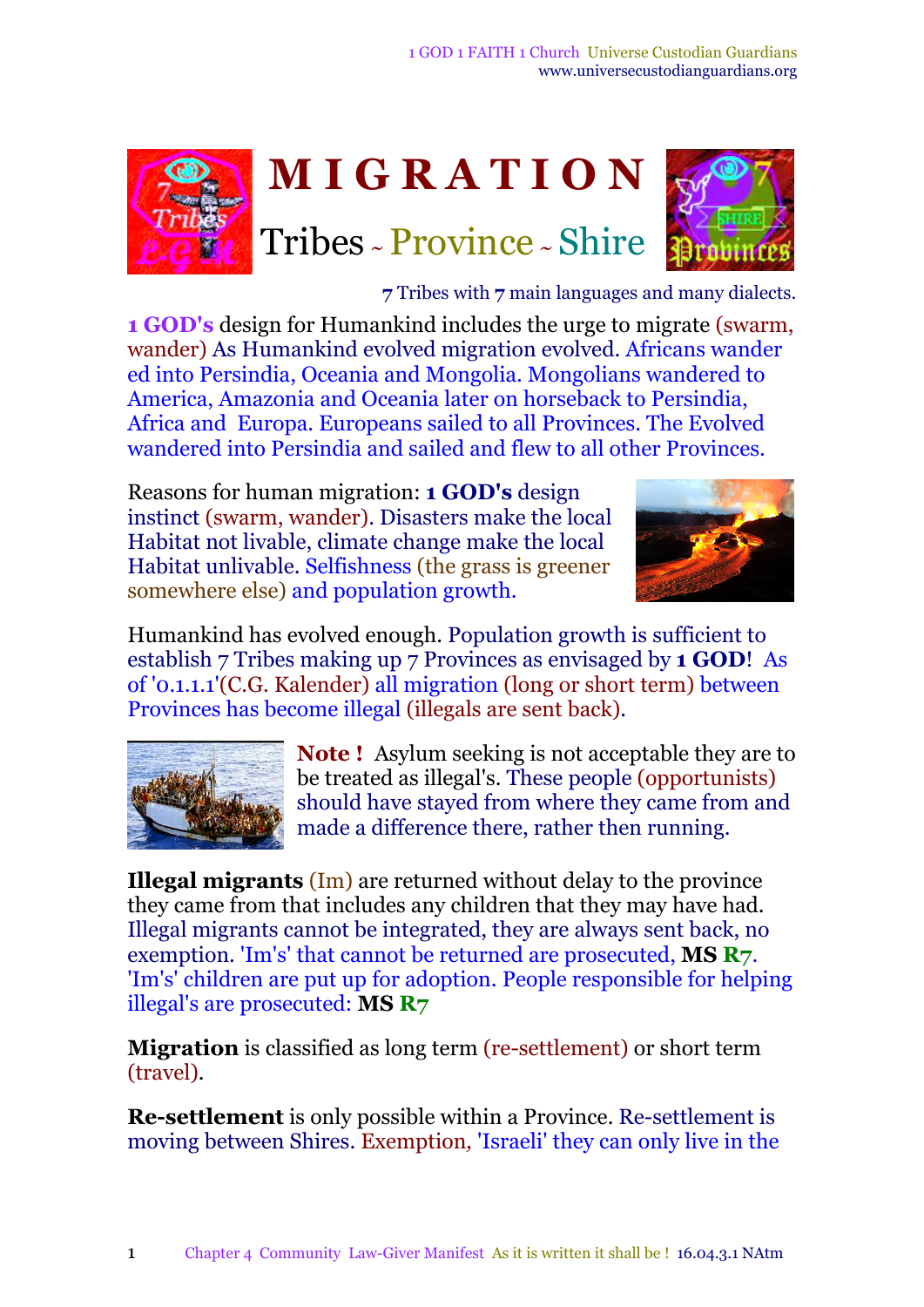'Promised Land'. They cannot leave the Promised Land. Israeli found outside the Promised Land are immediately transported to the Promised Land. **1 GOD's Wish !!!**

**Moving** between **Shires**. There are regulations, adults have to have work at their destination Shire. Before they can move. The employer has to organize cluster housing. Seniors have to organize cluster housing at their destination Shire. Before moving.





**Travel** is only possible within a Province*.* Passport is obsolete. Business, Government use Internet, Video conferencing to communicate with other Provinces.

**Tourism** has developed into a menace. Cruise ships (incubators) unload tourists that swarm like insects (cockroaches) over ports and local habitat. They disrupt local lifestyle, drive up living costs for locals. In -crease health risks. Create mountains of waste. This entertainment of the idle well off Ends! This also applies to air, coach, rail tourism.



Capitalism started migrating business entity's (multi national's). This Ends! Multinationals are converted to **CROn** (no compensation)!

**Franchising** is a Greed, Profiteering cloning marketing system. That uses a particular business model than clones itself. Designed for mediocre small profiteering capitalist. To spread cancer like (Globalization) over the Planet. Customers loose their identy. They look and eat the same in NewYork or Berlin. Mindless Zombies.

Cloning is a cheap mindless copy. Globalization is Anti **1 GOD!**

**Franchising** destroys local traditions, uniqueness, diversity, culture. Most Franchises are 'US' or based on US-Marketing systems. They offer often unhealthy products: E.g. Junk Food outlets, US and their Culture clones are the main cause of the 'Diabetes' Plaque, 'Obese Plaque (Blubber people)', high Blood pressure epidemic, Acne...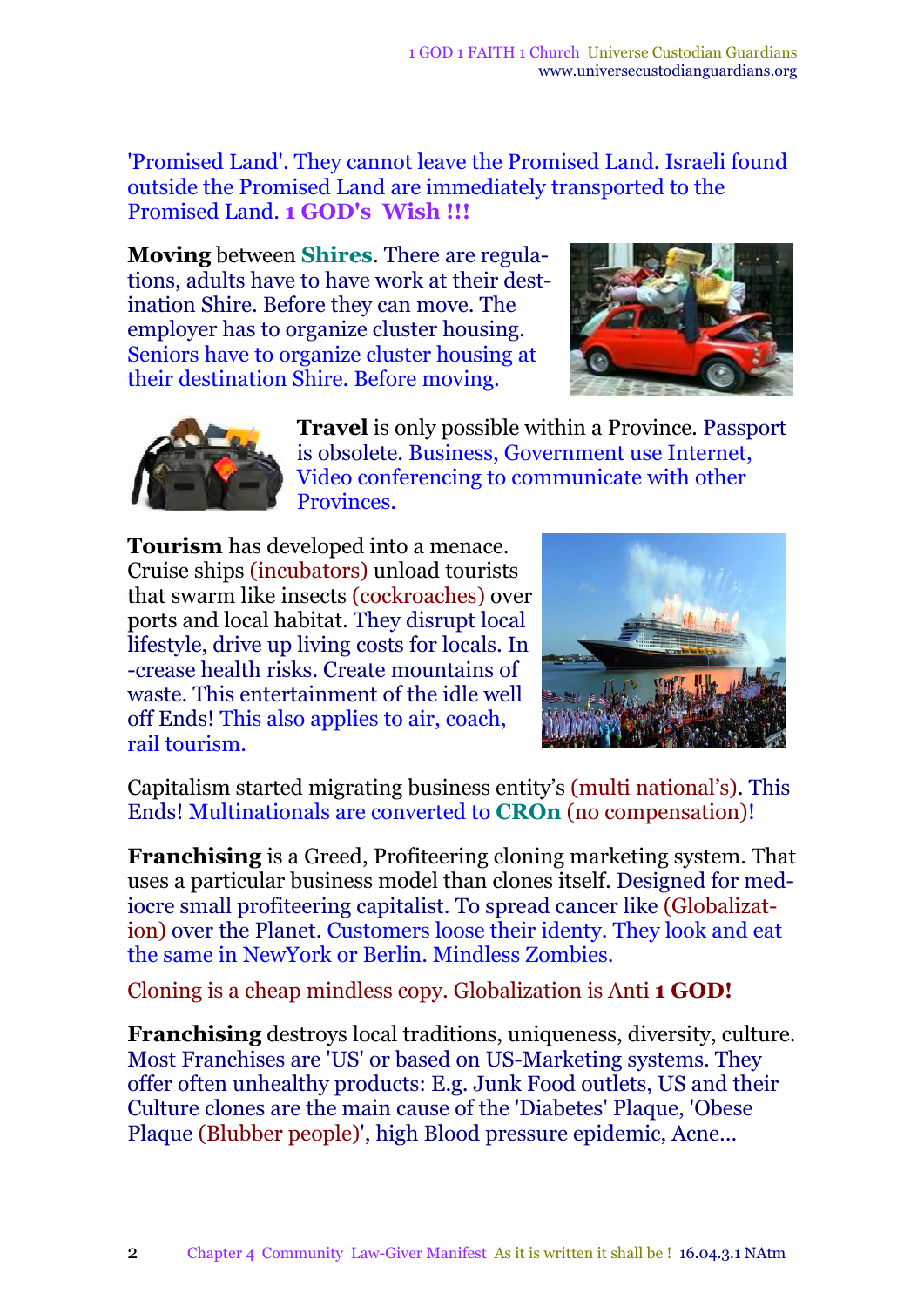Franchises destroy local Cuisine, Fashion... Communities, Government that allow Foreign Franchises to operate betray local cuisine, heritage, traditions and population, **MS R7**



**Franchises** destroy diversity by selling 'Designer clothes'. These clothes are uniforms (jeans..) for people who betray their culture and heritage, mindless, primitive, dumb clones. Shun these dummies!

**Franchises** with their slick marketing (exploiting human weakness, gullibility) are the main cause for the Addictions: Shopaholic, Gadget Junky! Franchises are understaffed, use poorly trained underpaid juniors, casuals. Customer service is poor or non existing. Most 'Bargains' and 'Sales' are Fraud!

Custodian Guardians believe that Franchising is Anti **1 GOD**. It undermines **1 GOD's** design of local uniqueness, diversity. Franchising being global defies **1 GOD's** Anti Globalization.

### **Must-Do:**

**Confiscate** (without compensation) all Franchises, convert them to local **CROn**! **Punish** Greedy Franchisee cage them, **MS R6**. Support local unique traditional business (converted to CROn).

Capitalism migrated capital (foreign ownership). Foreign ownership Ends without compensation! Government that allows Foreign ownership is replaced and prosecuted for, 'Treason' : **MS R7**.

Allowing Foreigners to control, exploit, own, plunder is **TREASON** ! Government that allows Foreigners to take advantage (Rip off) of locals is committing Treason (crime)*.* Government is replaced, **MS R7**

#### Examples of how Foreign Ownership Treason works:

**Foreign Ownership** alter, corrupt, destroy local: culture, values, jobs, traditions,*..* Foreign Ownership plunders local: Intellectualproperty, Know How, Resources, Wealth..*.* Foreign Ownership Ends. Free Trade Ends.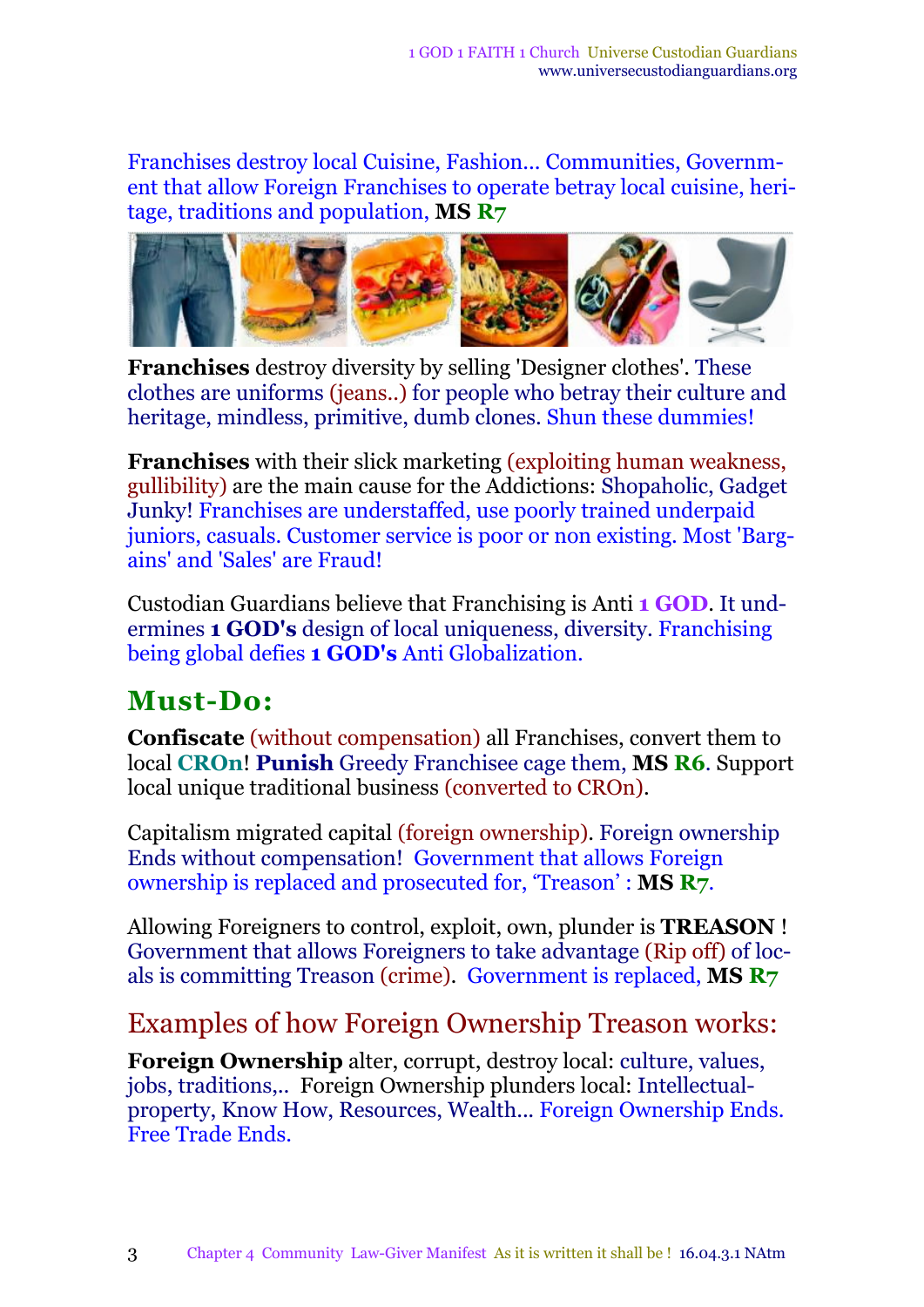**Foreign Ownership** drives' up land and realestate prices. Making Homes not affordable for 1<sup>st</sup> home buyers'. Result, increasing homeless... Foreign Ownership of 'Freehold' (land, real est-



ate) Ends. It is confiscated without compensation by the Shire.



**Foreign Ownership** of entities results in foreign leadership positions.Denying locals to hold these positions. Decreasing promotion opportunity increasing unemployment ... Dumming down of local staff.

**Foreign Ownership** of manufacturing results in importing their supplies. Rather then buying local. Also local intellectual property is taken offshore!

**Foreign Ownership** of Entertainment undermines local talent and their opportunities. Brainwashing locals to become foreign culture clones losing their entity. Foreign ownership of Entertainment is the greatest threat to local culture, customs, dialect and traditions. If you are American watch American entertainment. If you are not, don't watch American entertainment.

**Foreign Ownership** leads to local wealth going overseas. Leaving locals poor, destitute. Foreign Masters owning local peasant servants.

**Foreign Ownership** of Franchises destroy local business, uniqueness, diversity. Undermining local traditions forcing unsuitable foreign culture on the local community. Betraying locals.

**Foreign Ownership** of resources leads to the foreign owner selling the resources cheaply to his country of origin benefiting them. Robbing the locals of the resources, their wealth. Letting foreigners own local resources is Treason, **MS R7**

**Foreign Ownership** of Food production, food distribution. Result: Food production caters for Export leaving locals with the Export rejects at high prices. Also some local foods will be replaced by a foreign diet.

**Foreign Ownership** of Media is an invasion by stealth. Foreign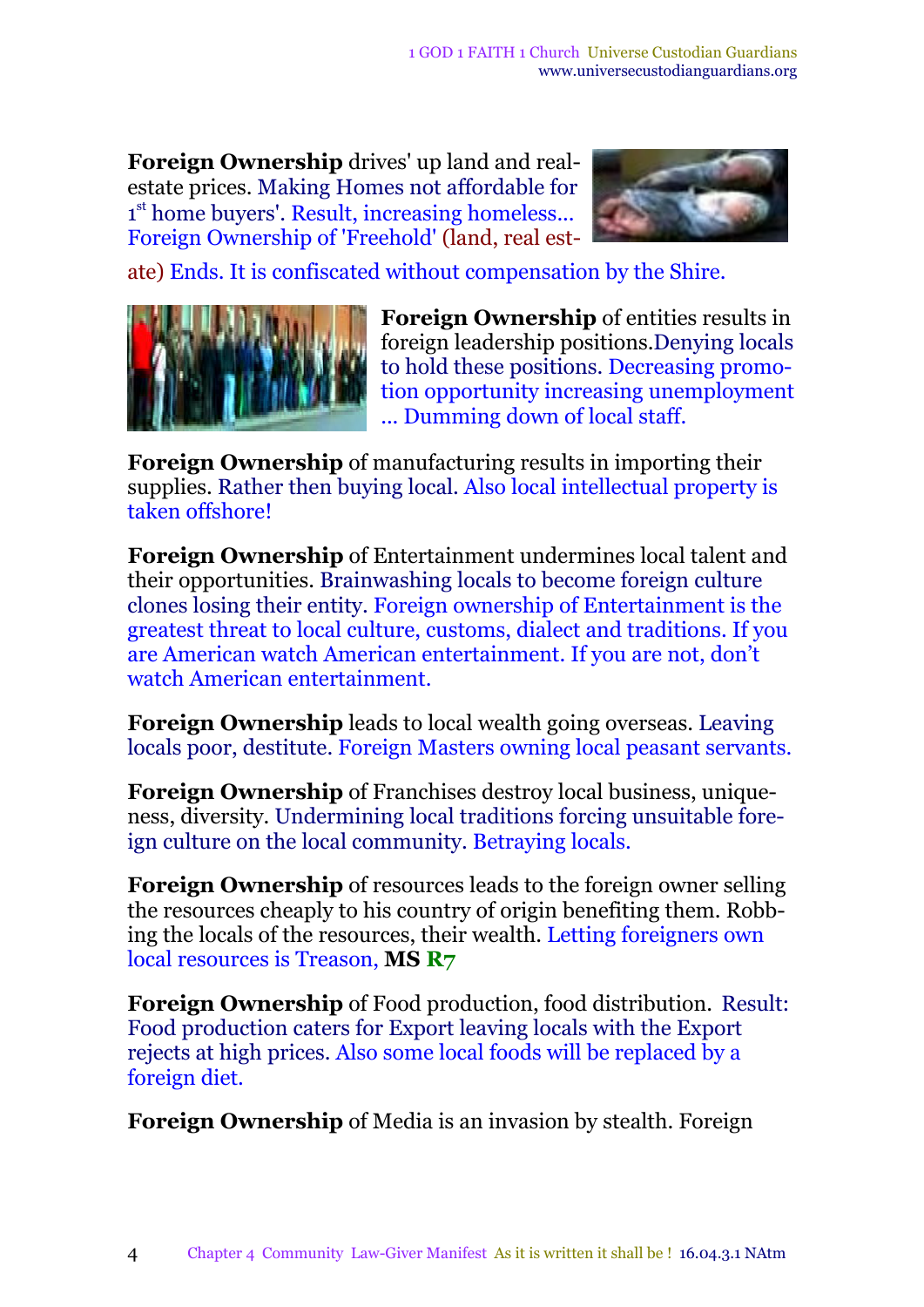media influences locals to the benefit of foreigners. Destroying local culture, heritage, traditions, corrupting Politicians, Government. Government (giving in to foreign media blackmail) looses their sovereignty (becoming stooges to foreigners ), betrayes the local population, commits Treason, **MS R7** E.G. Australia' politicians groveling to US media!

**Foreign Ownership** often leads to Blackmail. Foreign multinational demand a Government give them handouts, tax freedom, cheap labor. Government is threatened that if it doesn't capitulate to the Foreign Owners demand. They will find a government that does meet their demands and move their operation there. E.g. Australian Government regularly paid (100's of millions) out to Foreign Multinational Car companies. They sent Executive bonuses' home and increase their foreign shareholders dividends'. **Note!**

Australia eventually said no to Foreign Car makers blackmail. Car makers (Ford, General Motors, Toyota) closed factories, become importers. Custodian Guardian do not use transport from these companies, they cannot be trusted.

#### **ZERO TOLERANCE TO MULTINATIONALS !!**

**Foreign Ownership** is possible because of betrayal by corrupt Government. Government, Government employees that facilitate this betrayal are to be replaced and prosecuted for 'Treason': **MS R7**.

#### **Must-Do:**

**Cancel Foreign Ownership** of: Businesses, Manufacturing, Assets, Intellectual property, Primary production, Resources, Land, Real Estate ! Without compensation.

Replace foreign owned businesses with **CROn** (Community Run Owned not for profit)! **Support CROn! Shun Multinationals!**

Replace prosecute (Treason) Government its Public servants that allow or encourage Foreign Ownership! **MS R7** Foreign Ownership is an invasion, occupation without the use of military force. Defend your community from this threat.